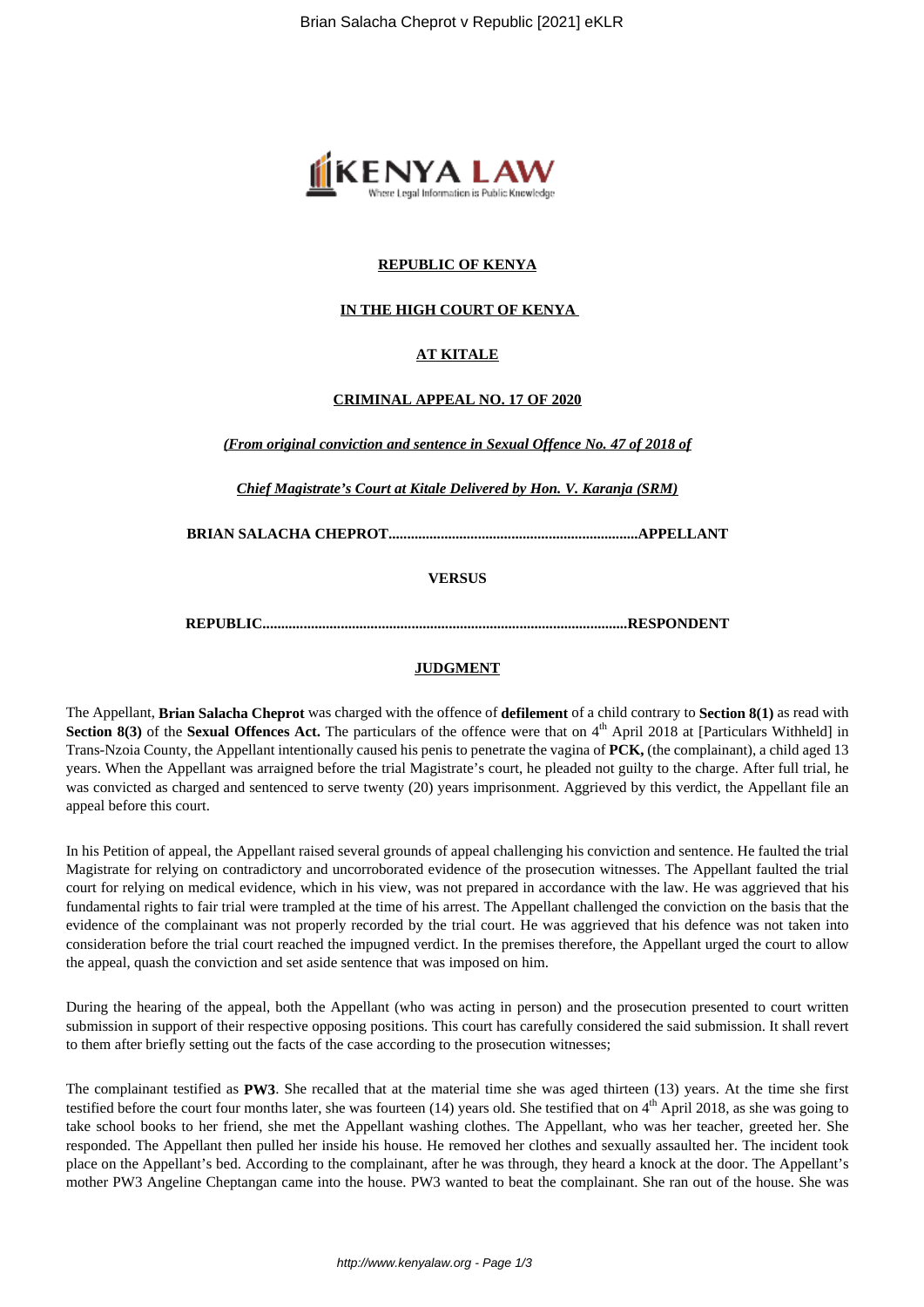later taken to hospital, examined and a medical report prepared.

**PW3** testified that on the material day, she was informed by the complainant that she was taking school books to her friend. The route to the complainant's friend passed through the school. She realized that the complainant had disappeared in the school compound. She went to investigate. She found the school watchman who informed her that the complainant was in the Appellant's house. They both went into the house

and found the complainant inside the house. She realized that the complainant had been sexually assaulted. She took her to the hospital where it was confirmed indeed that she had been defiled.

**PW1 John Koima**, a Clinical Officer based at Kitale County hospital, testified that the complainant was taken to hospital on the same date of 4<sup>th</sup> April 2021 on allegation that she had been defiled by her teacher. On examination, he noted that she had an old looking hymen, and bruises on the labia wall. She was feeling pain and tenderness on examination. There was white discharge around the labia majora. Lab test on the urine revealed pus cells. There were spermatozoa on high vaginal swab. He reached the conclusion that indeed the complainant had been defiled. He produced the treatment notes and the P3 form as prosecution Exhibit No. 1 and 2 respectively.

The case was investigated by PW4 PC. Charles Osienye. He recalled that on 4<sup>th</sup> April 2018, he was on duty at Sibanga Police Patrol Base when a report was made that the complainant had been defiled by a teacher, the Appellant. The appellant had been taken to the police Patrol base by the complainant's mother and the school caretaker. He arrested the Appellant and placed him in custody. He instructed the complainant to be taken to hospital after issuing her with a P3 form. He produced the complainant's birth certificate as prosecution's Exhibit No. 3. The birth certificate indicated that the complainant was born on 7<sup>th</sup> March 2005. After concluding his investigations, he charged the Appellant with the offence that he was convicted.

When the Appellant was put on his defence, he denied committing the offence. He testified that on the material time, while he was washing his clothes, the complainant passed by and greeted him. Immediately on greeting him, she saw her mother. She entered his house and hid behind the curtains. The watchman saw the complainant enter the Appellant's house. He informed PW3, the complainant's mother. They both came into his house and found the complainant. She ran away. A report was made to the police on allegation that he had defiled the complainant. He denied that he had defiled the complainant. He was asked to pay a sum of Kshs 350,000/= in order for the complainant's family to withdraw the complaint. He did not have such kind of money to pay to the complainant's family. In

effect, the Appellant was saying that the charge laid against him was with a view to extorting money from him. He reiterated that other than the complainant running into his house, he did not have sexual intercourse with the complainant.

This being a first appeal, it is the duty of this court to re-evaluate and to reconsider the evidence adduced before the trial court in light of the Petition of appeal and the submissions made on this appeal, with a view to reaching its own independent determination whether or not to uphold the conviction of the Appellant. In doing so, this court is conscious that it neither heard nor saw the witnesses as they testified **(See Njoroge – Vs- Republic [1980] KLR 19)**. The issue for determination by this court is whether the prosecution adduced sufficient evidence to secure the Appellant's conviction on the charge brought against him.

For the prosecution to establish its case against the appellant on the charge of defilement, it was required to prove the age of the complainant, whether there was penetration and the identity of the perpetrator. In respect of the issue of age, the prosecution produced the complainant's birth certificate as prosecution's exhibit No. 3. The birth certificate indicated that the complainant was born on 7th March 2005. She was therefore aged thirteen (13) years at the time of the incident. She was therefore a child within the meaning ascribed to the term in **Section 2** of the **Children Act**. This court therefore holds that the prosecution established the age of the complainant to the required standard of proof beyond any reasonable doubt.

Penetration, is defined under **Section 2** of the **Sexual Offences Act** to mean "**the partial or complete insertion of the genital organs of a person into the genital organs of another person".** In the present appeal, the prosecution relied on the doctor to prove that indeed there was penetration. According to the complainant, on the material day, the appellant pulled her into his house as she was passing by.